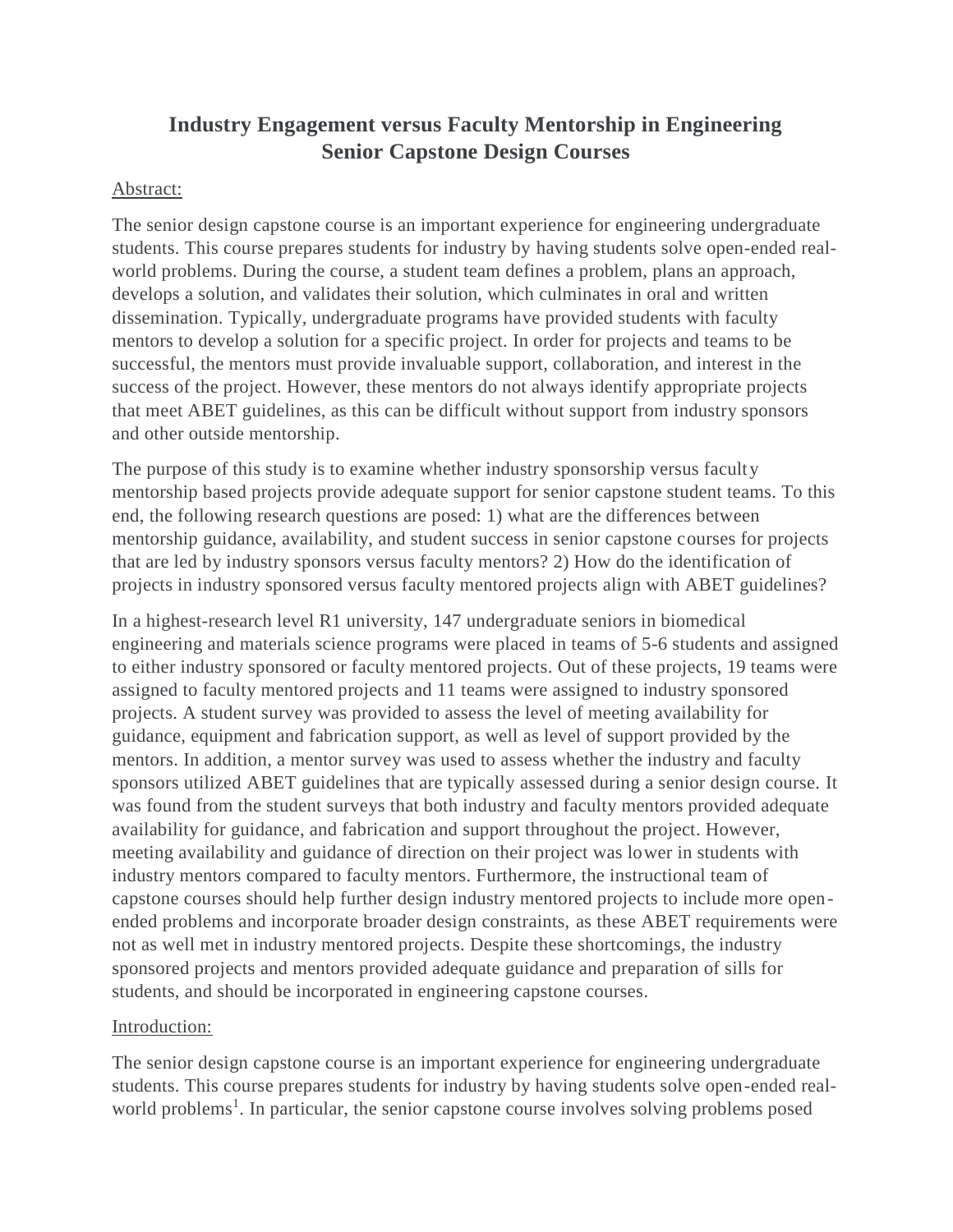from industry and faculty rather than "made up" projects<sup>2,3</sup> to allow for real-world situations experienced post degree. These problems typically require simulations using controlled realworld situations designed to meet specific learning objectives, or prototyping in a real-world environment<sup>2</sup> in which students are exposed to real situations with open-ended projects. The design problems posed to the students allow for the practical side of engineering design to be taught in the engineering curriculum of a university, as it culminates the students' learning in a final hands-on project<sup>2</sup>.

The traditional engineering capstone course provides students with these real-world problems by working with an advisor from the field through an apprenticeship<sup>4</sup>. These advisors can be industry representatives, entrepreneurs, physicians, faculty members, or other professionals in the field. This client-advisor mentorship provides students with the opportunity for situated learning in which they can apply their skills and knowledge towards a robust understanding of what is means to be an engineer<sup>4</sup>. Furthermore, it allows students to be able to become exposed to the professional community and understand how research, industry, and entrepreneurs solve problems or needs within their field of practice. However, it is unclear whether the industry and entrepreneurial professionals versus faculty mentors or other mentors in academia (e.g. physicians, technicians, or graduate students) provide adequate training and support for student teams to be able to contextualize a problem or need and learn how to develop and disseminate an innovative solution. The purpose of this study is to examine the level of support given to engineering capstone student teams from different mentor types: industry professional mentors versus academic faculty mentors.

# Related Work:

During the capstone course, a student team defines a problem, plans an approach, develops a solution to the problem, and validates their solution, which is disseminated either or both through oral and/or written communication<sup>4</sup>. These activities are typically conducted over one or two semesters, although future work is required to understand which duration is most beneficial for learning outcomes and available resources<sup>5</sup>. Furthermore, the activities performed throughout the capstone course are designed to promote soft and hard skills that are rarely taught in the traditional engineering courses $6$ .

In order to promote the above soft skills throughout the capstone course, students are often required to work in teams on a real-world project. Previous research has found that the team size has a significant effect on learning performance<sup>7</sup>. For example, in a study conducted by Chou and Chang<sup>7</sup>, it was found that smaller groups ( $\leq$  4 students) led to higher satisfaction of knowledge acquisition, performances, and skill development. Furthermore, small group sizes have been found as more beneficial for promoting student learning in other studies<sup>5</sup>, so most capstone team sizes across universities limit team sizes to  $\leq 6$  students<sup>8</sup>. By limiting the size of the teams, problems such as free-riding, social loafing, and conformity<sup>5, 9, 10, 11</sup> can be avoided during the student learning experience. However, smaller team sizes can lead to increased resource requirements to manage teams and provide sufficient expertise, guidance, and cost for prototyping and testing<sup>5</sup>.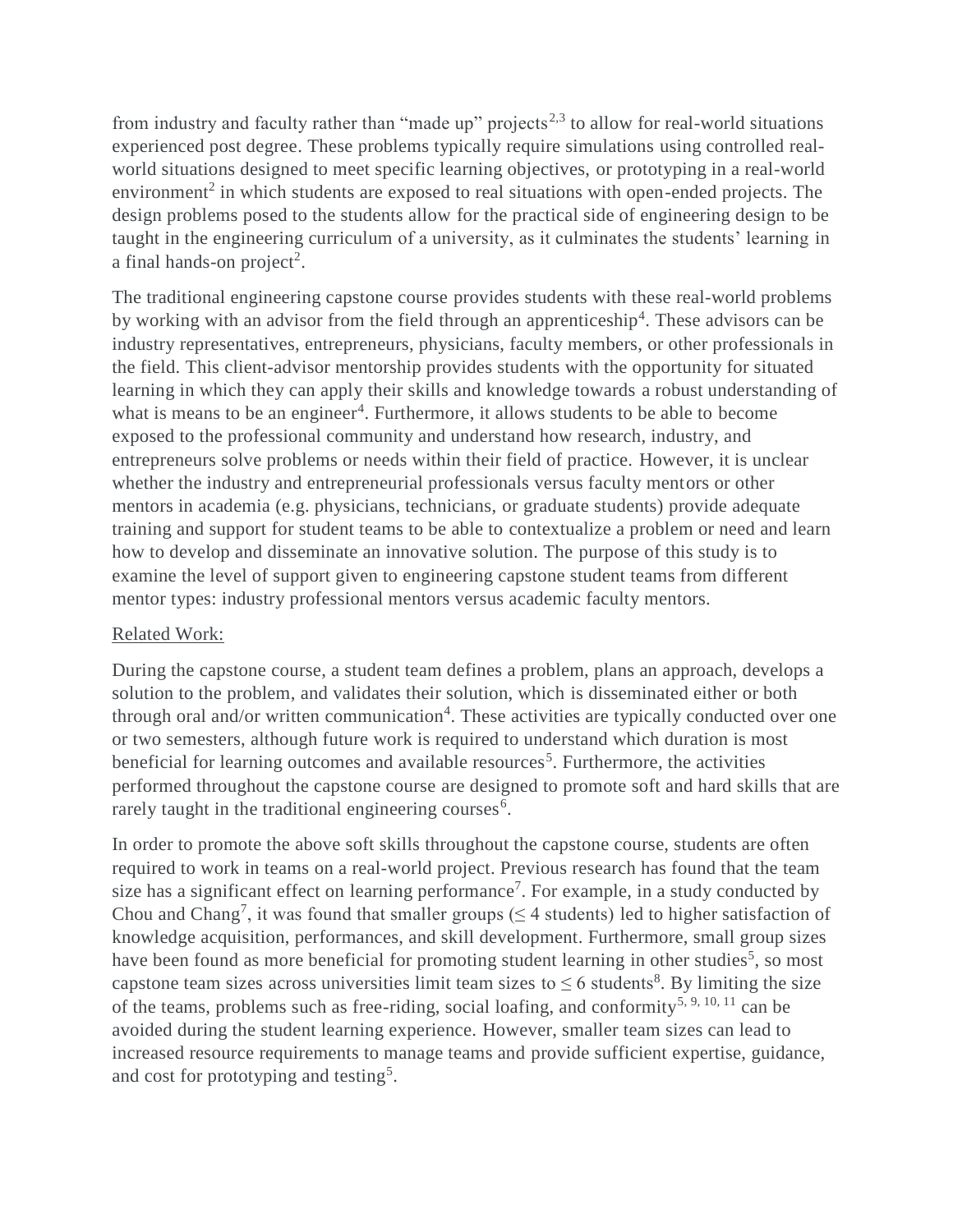Due to ABET's emphasis on providing an open-ended course that culminates in using students' knowledge from their other courses<sup>12</sup>, undergraduate engineering programs have focused on providing students with real-world open-ended engineering problems. Typically, senior design courses focus on the following ABET guidelines: 1) promote the development of student creativity, 2) use open-ended problems, 3) use design methodology, 4) incorporate the formulation of design statements and specifications, 4) provide opportunities to evaluate alternative solutions, 6) allow students to evaluate design feasibility, and 7) provide opportunities to consider economic factors, safety, reliability, aesthetics, ethics, and social impact. In addition, General Criterion 4 requires that a student participate in a major design experience<sup>12</sup>. In addition, in ABET's General Criterion 3, student outcome (2) requires that students demonstrate "an ability to apply engineering design to produce solutions that meet specified needs with consideration of public health, safety, and welfare, as well as global, cultural, social, environmental, and economic factors"<sup>12</sup>. General Criterion 5 also states that "students must be prepared for engineering practice through a curriculum culminating in a major design experience based on the knowledge and skills acquired in earlier course work and incorporating appropriate engineering standards and multiple realistic constraints"<sup>12</sup>. In particular, Table 1 describes ABET student outcomes that are promoted during the engineering senior capstone course. It can be noted from the table that most capstone courses attempt to meet all student outcomes associated with ABET Criterion 3 through open-ended projects and different forms of dissemination (e.g. presentations, reports, posters)<sup>4</sup>.

| Table 1: ABET student outcomes from Criteria 3 promoted during the engineering senior |  |  |  |  |  |  |  |  |  |
|---------------------------------------------------------------------------------------|--|--|--|--|--|--|--|--|--|
| capstone course <sup>13</sup> .                                                       |  |  |  |  |  |  |  |  |  |

| <b>Student</b> | <b>Description</b>                                                           |  |  |  |  |
|----------------|------------------------------------------------------------------------------|--|--|--|--|
| <b>Outcome</b> |                                                                              |  |  |  |  |
|                | An ability to identify, formulate, and solve complex engineering problems    |  |  |  |  |
|                | by applying principles of engineering, science, and mathematics              |  |  |  |  |
| $\overline{2}$ | An ability to apply engineering design to produce solutions that meet        |  |  |  |  |
|                | specified needs with consideration of public health, safety, and welfare, as |  |  |  |  |
|                | well as global, cultural, social, environmental, and economic factors        |  |  |  |  |
| 3              | An ability to communicate effectively with a range of audiences              |  |  |  |  |
| $\overline{4}$ | An ability to recognize ethical and professional responsibilities in         |  |  |  |  |
|                | engineering situations and make informed judgments, which must consider      |  |  |  |  |
|                | the impact of engineering solutions in global, economic, environmental, and  |  |  |  |  |
|                | societal contexts                                                            |  |  |  |  |
| 5              | An ability to function effectively on a team whose members together          |  |  |  |  |
|                | provide leadership, create a collaborative and inclusive environment,        |  |  |  |  |
|                | establish goals, plan tasks, and meet objectives                             |  |  |  |  |
| 6              | An ability to develop and conduct appropriate experimentation, analyze and   |  |  |  |  |
|                | interpret data, and use engineering judgment to draw conclusions             |  |  |  |  |
| 7              | An ability to acquire and apply new knowledge as needed, using appropriate   |  |  |  |  |
|                | learning strategies                                                          |  |  |  |  |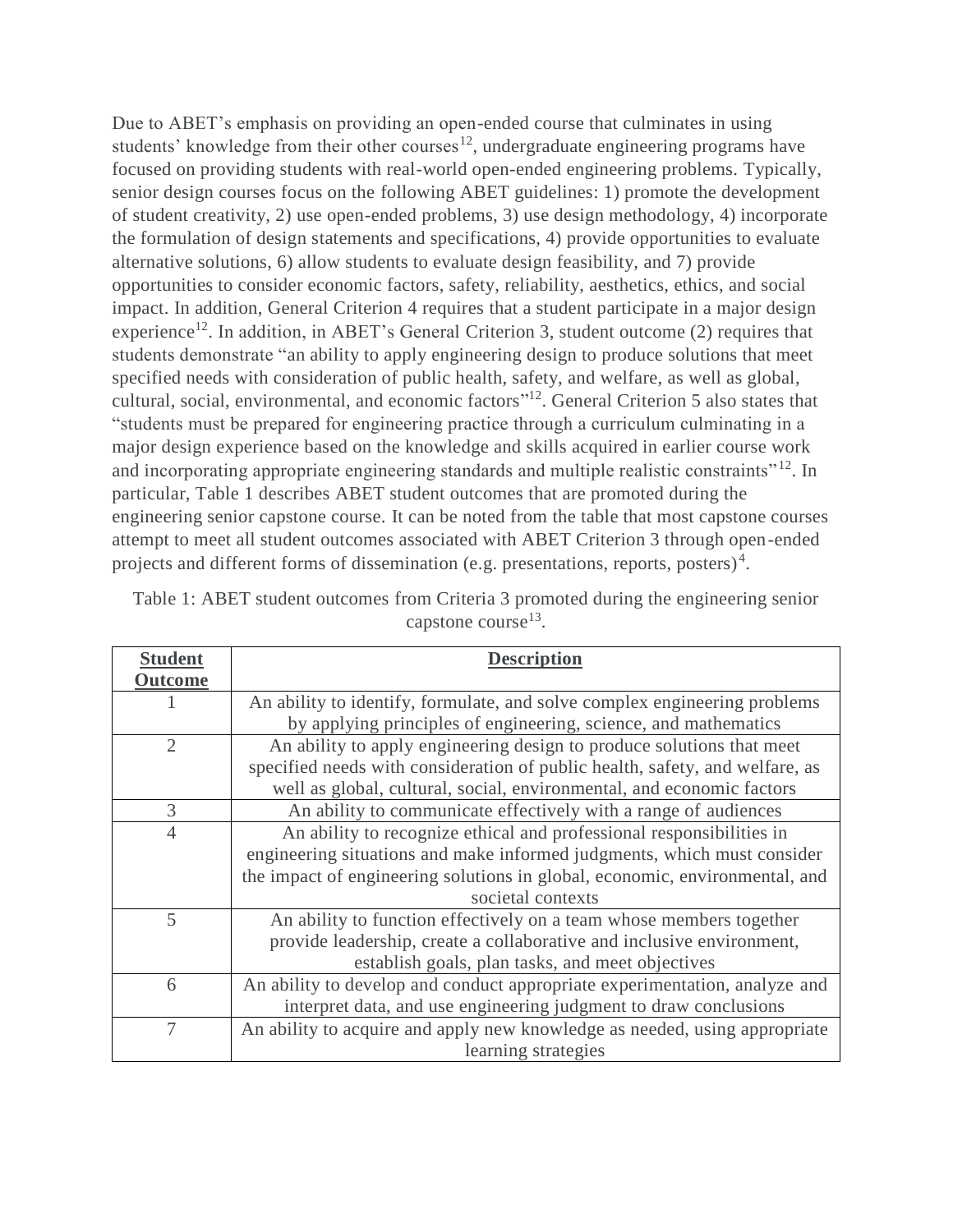Due to the above several requirements among ABET student outcomes, senior engineering capstone projects must be carefully selected such that there is an appropriate level of challenges that are feasible to complete by a team of undergraduate students within the constraints of the course and university resources available while promoting student engagement and motivation <sup>14</sup>. This can be challenging, however, as faculty, staff, and outside industries must provide effective promotion of student engagement as well as appropriate resources that are accessible to students. Accessible resources include adequate access, space, and training in prototyping equipment, testing equipment, and software<sup>5</sup>.

Undergraduate programs have typically provided students with faculty mentors to develop a specific project related to their research or interests. In order for projects and teams to be successful, these mentors must provide invaluable support, physical and simulation resources, collaboration, and interest in the success of the project<sup>15,16</sup>. However, these mentors do not always identify appropriate projects that meet ABET guidelines<sup>14</sup>, as this can be difficult without support from industry sponsors and other outside mentorship. As a result, this study examines the use of industry-sponsored mentors and projects and compares the differences in mentorship guidance and student success thus far in the course. The study also examines whether faculty versus industry-sponsored mentors and projects meet the required ABET criteria for senior engineering capstone courses $^{12}$ .

# Objective:

The purpose of this study is to examine whether the addition of industry sponsorship versus faculty mentorship based projects provide adequate support for senior capstone student teams. To this end, the following research questions are posed:

1) What are the differences between mentorship guidance, availability, and student success in senior capstone courses for projects that are led by industry sponsors versus faculty mentors?

2) How do the identification of projects in industry sponsored versus faculty mentored projects align with ABET guidelines?

# Methods:

# *Senior Capstone Course Structure*

In a highest-research level (R1) university, 147 undergraduate seniors in biomedical engineering and materials science programs underwent a 9-month senior capstone program<sup>17</sup> in which they were assigned either industry sponsored or faculty mentored projects. The course provided three-hour lectures per week to help students understand the necessary course learning outcomes associated with developing medical devices (Table 2). In particular, these course learning outcomes focused on both the soft and technical skills required for medical device development, including: 1) design strategies, techniques, tools, and protocols commonly encountered in biomedical engineering, 2) ethics, safety, failure models 3) economic analysis, new products and the patent process, and 4) Food and Drug Administration (FDA) product approval. In addition, students were provided with industry or faculty mentorship through meetings with their mentors throughout the course, as well as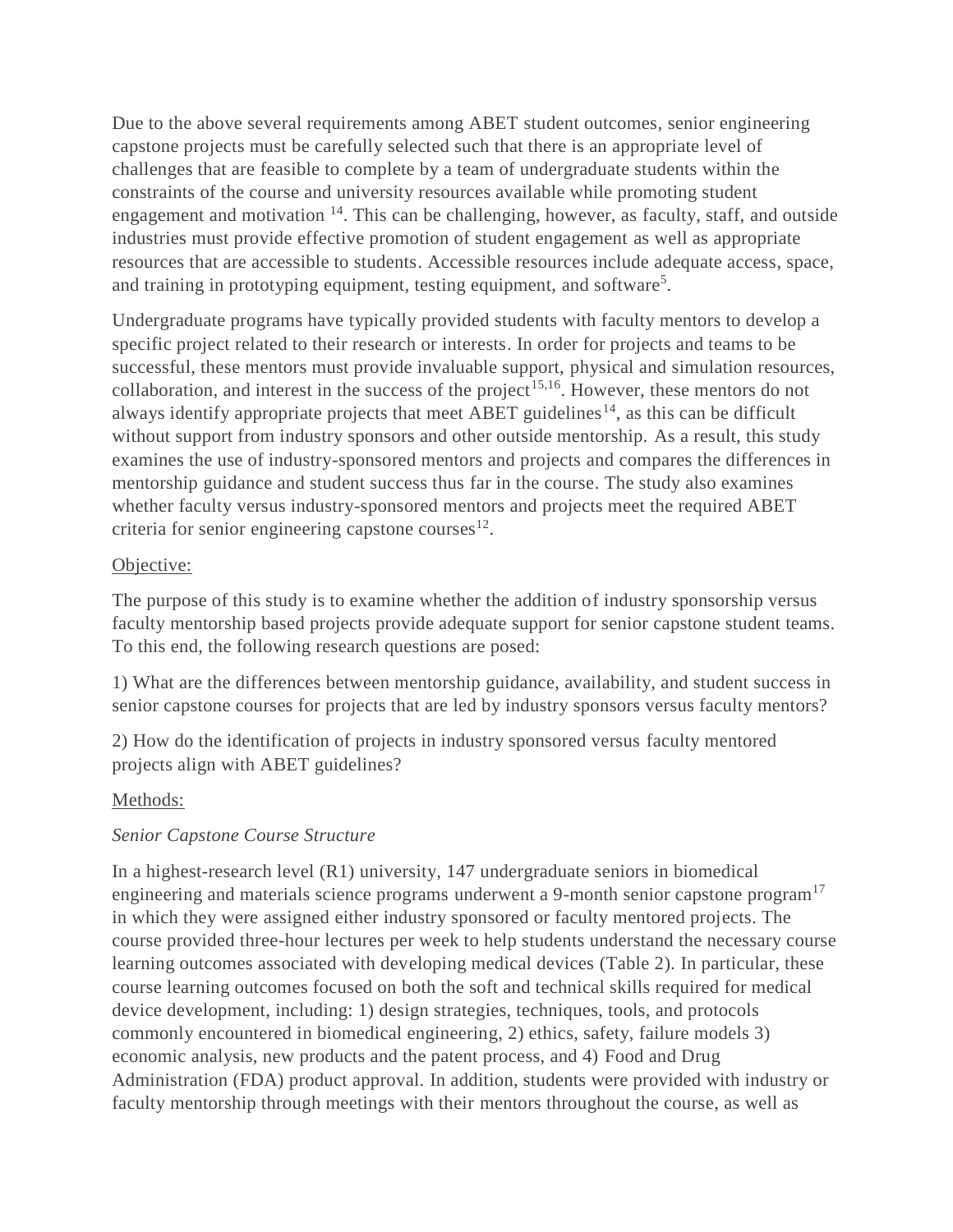supplemental meetings with the instructional team. The instructional team consisted of three graduate student teaching assistants and three course instructors. The graduate student researchers had degrees in biomedical engineering, materials science, and chemical engineering. The course instructors also had varying degrees and fields of practice, including a full tenured biomedical engineering professor with a joint appointment in chemical and biomolecular engineering, an assistant professor of teaching in biomedical engineering, and a lecturer in materials science. The full professor is a serial entrepreneur, with over six companies, while the assistant teaching professor is an expert in engineering design and education, and the lecturer is a professional working in industry. These broad skills and expertise have allowed the professors to provide insights into entrepreneurship, academia, and industry, which highlight the various potential career opportunities the engineering students will engage in upon graduation.

| No.            | <b>ABET</b>            | <b>Course Learning Outcome</b>                                          |  |  |  |
|----------------|------------------------|-------------------------------------------------------------------------|--|--|--|
|                | Outcomes <sup>13</sup> |                                                                         |  |  |  |
| 1              | 5                      | Demonstrate leadership and teamwork skills in a project team            |  |  |  |
|                |                        | environment.                                                            |  |  |  |
| $\overline{2}$ | 6                      | List and define the various steps in bringing a biomedical product from |  |  |  |
|                |                        | concept to market.                                                      |  |  |  |
| 3              | 5                      | Identify the realistic constraints of the team project.                 |  |  |  |
| $\overline{4}$ | 5                      | Identify and assess challenges in each of the steps.                    |  |  |  |
| 5              | $\overline{2}$         | Articulate the impacts of the project in a global, economic,            |  |  |  |
|                |                        | environmental and societal context.                                     |  |  |  |
| 6              | 6                      | Design and conduct experiments to verify team projects requirements.    |  |  |  |
| 7              |                        | Use knowledge in mathematics, statistics, biological sciences, physical |  |  |  |
|                |                        | sciences, and engineering to solve the problems at the interface of     |  |  |  |
|                |                        | engineering and biology whenever required.                              |  |  |  |
| 8              | $\overline{2}$         | Use the appropriate computer tools to design, model, simulate, and/or   |  |  |  |
|                |                        | operate, the team projects.                                             |  |  |  |
| 9              | 7                      | Apply engineering principles and practices to meet the challenges.      |  |  |  |
| 10             | 3                      | Demonstrate oral communication skills in presenting team projects.      |  |  |  |
| 11             |                        | Establish initial contacts with major local BME companies.              |  |  |  |
| 12             | $\overline{4}$         | Demonstrate knowledge of contemporary issues related to biomedical      |  |  |  |
|                |                        | engineering.                                                            |  |  |  |

Table 2: Course learning outcomes and corresponding ABET outcome mapping of the senior capstone program.

During fall quarter, students attended several lectures that introduced them to the design process, FDA approval process, and the commercialization process<sup>17</sup>. These lectures were supplemented with several homework assignments that allowed students to identify the unmet clinical need given their project, brainstorm potential solutions to their given real-world problem, and identify a design plan with consideration of FDA requirements and engineering standards. In addition, prior to forming teams in the beginning of the program, students attended lectures that focused on the science of team formation and cohesion. Through the use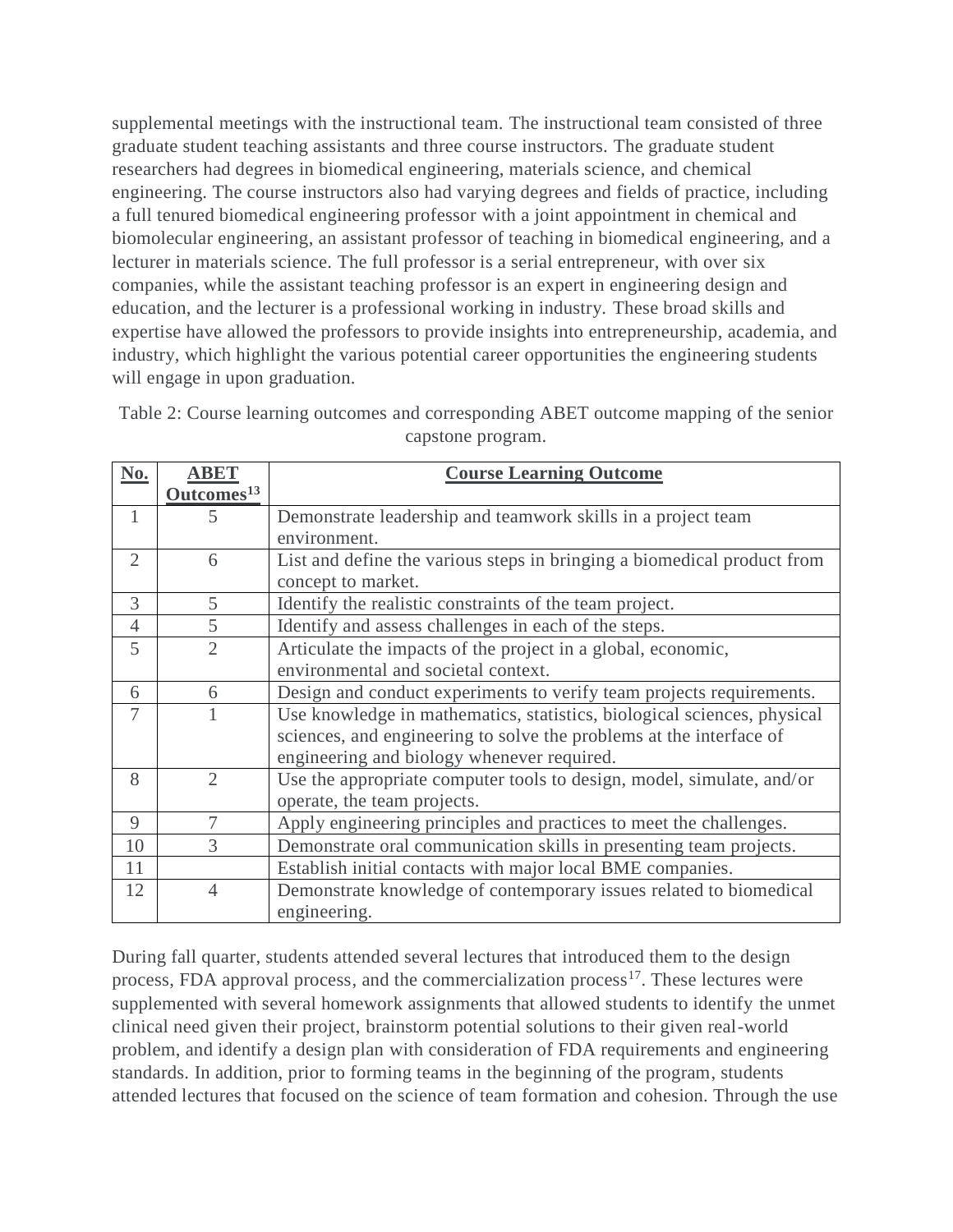of team assessments (Target Training International Indigo Assessment<sup>18</sup>), students were able to identify internal behaviors, motivators, professional skills, and social emotional perceptions that align with other potential teammates. Once students were able to choose a team of 5-6 members that best fit their internal behaviors as well as external technical skills and fields of interests with guidance from the instructional team, they were able to use the team assessments and team science training to identify the team leader. This resulted in multidisciplinary teams that were assigned to either industry sponsored or faculty mentored projects based on team interest. Out of these projects, 19 student teams were assigned to faculty-mentored projects and 11 student teams were assigned to industry-sponsored projects.

Following a document of course roles and expectations, industry and faculty mentors were asked provide technical guidance, suggest milestones, and suggest additional skills and tools students would require to complete their project. In particular, they were asked to meet with the student team to provide weekly feedback given their schedule. Given their scientific, medical, and engineering expertise, they were also asked to discuss specialized skills and how they are performed, and demonstrate tools that students may not be aware of. In order to improve team cohesion and overall progress of the project, mentors were also asked to monitor student performance, relevance of work, progress, team and leadership skills, as well as communication among the team. Through monthly feedback reports, they provided communication feedback to the instructional team about the team's progress.

Once student teams and mentors were assigned, students focused on addressing clinical need, FDA and technical documentation, project planning and definition, and possible design solutions during the fall quarter. Once an initial design was chosen by the end of fall quarter, the students then focused on implementing the chosen design during the winter quarter. In class lectures, activities, and assignments focused on the design and redesign process, and preparatory skills required or spring quarter such as a business model, prototype verification and validation, and assessing potential failure modes. To provide support to the teams during the redesign process, the instructional team met with the student teams regularly to assess their performance and advice for project completion. This instructional team feedback assisted students with maintaining open communication across all stakeholders of the project, as well as technical and resource guidance.

The spring quarter of the program concentrated on finalization and validation of their working prototypes with consideration of FDA and engineering standards, as well as public health, safety, and welfare, as well as global, cultural, social, environmental, and economic factors (ABET Criteria 3, Table 1). Professional skills were also emphasized, as students were required to present, create poster, and elevator pitches in a variety of engineering and business venues. Specifically, students submitted business plans to various competitions (e.g. DEBUT business competition by VentureWell, University of California Irvine (UCI) Center for Innovation and Entrepreneurship New Venture Competition), undergraduate engineering conference (Undergraduate Research Opportunities Program Symposium), and a final awards symposium. The final awards symposium allowed students to present their working prototypes, final design posters, and disseminate their projects through a two-minute elevator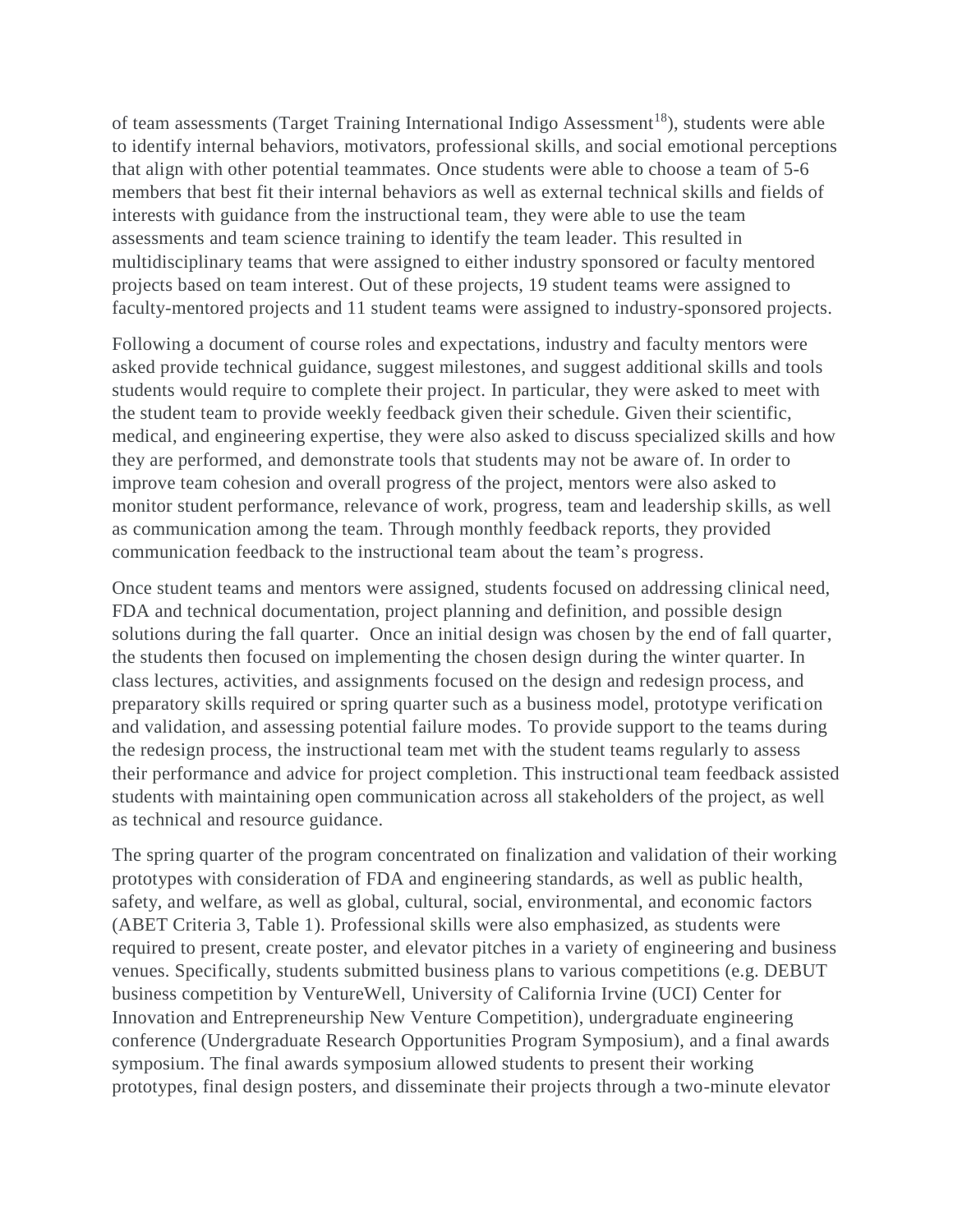pitch to an outside board of faculty, physicians, industry sponsors, inventors, and entrepreneurs who were not involved in the project. At the symposium, students competed for a fellowship to continue commercialization of their product as well as design awards for best engineering designs and prototypes.

By the end of the course, students disseminated their project and finding through a written final report, presentation to industry representatives, faculty, and a general audience, as well as a poster session that is disseminated to the school of engineering. For the final report, the student groups submit full engineering and business documentation the course learning outcomes described in Table 2 that are directly related to ABET's Criterion 3 student outcomes<sup>13</sup> (Table 1).

# *Mentor and Student Surveys*

A student survey presented during the course was provided as part of an assignment to assess the level of meeting availability for guidance, equipment and fabrication support, as well as level of student support provided by the mentors as perceived by the student teams. In addition, a mentor survey was presented to assess whether the industry and faculty sponsors utilized the following ABET guidelines: 1) promote the development of student creativity, 2) use open-ended problems, 3) use design methodology, 4) incorporate the formulation of design statements and specifications, 4) provide opportunities to evaluate alternative solutions, 6) allow students to evaluate design feasibility, and 7) provide opportunities to consider economic factors, safety, reliability, aesthetics, ethics, and social impact<sup>12</sup>. All students and mentors that participated in the surveys were provided with informed consent (UCI IRB Approval Number: 2018-4211).

It is hypothesized that the faculty and industry mentors have difference in availability and desired outcomes regarding student success (research question 1 in the Objectives section above), and may not all consider ABET's guidelines when mentoring their student teams. For instance, it can be hypothesized that the industry sponsors may have had less availability to meet with teams to provide guidance due to their professional responsibilities, while faculty mentors may not have had as much access to available prototyping and equipment for validation of their student projects. To identify whether mentors are considering ABET's guidelines, the following questions were posed in the mentor survey:

- 1) Please rate your current project given the following ABET learning outcomes:
	- a. Promotes the development of student creativity
	- b. Uses open-ended problems
	- c. Uses design methodology
	- d. Incorporates the formulation of design statements and specifications
	- e. Provides opportunities to evaluate alternative solutions
	- f. Allows students to evaluate design feasibility
	- g. Provides opportunities to consider economic factors, safety, reliability, aesthetics, ethics, and social impact
- 2) My team and I have considered the following throughout the design process: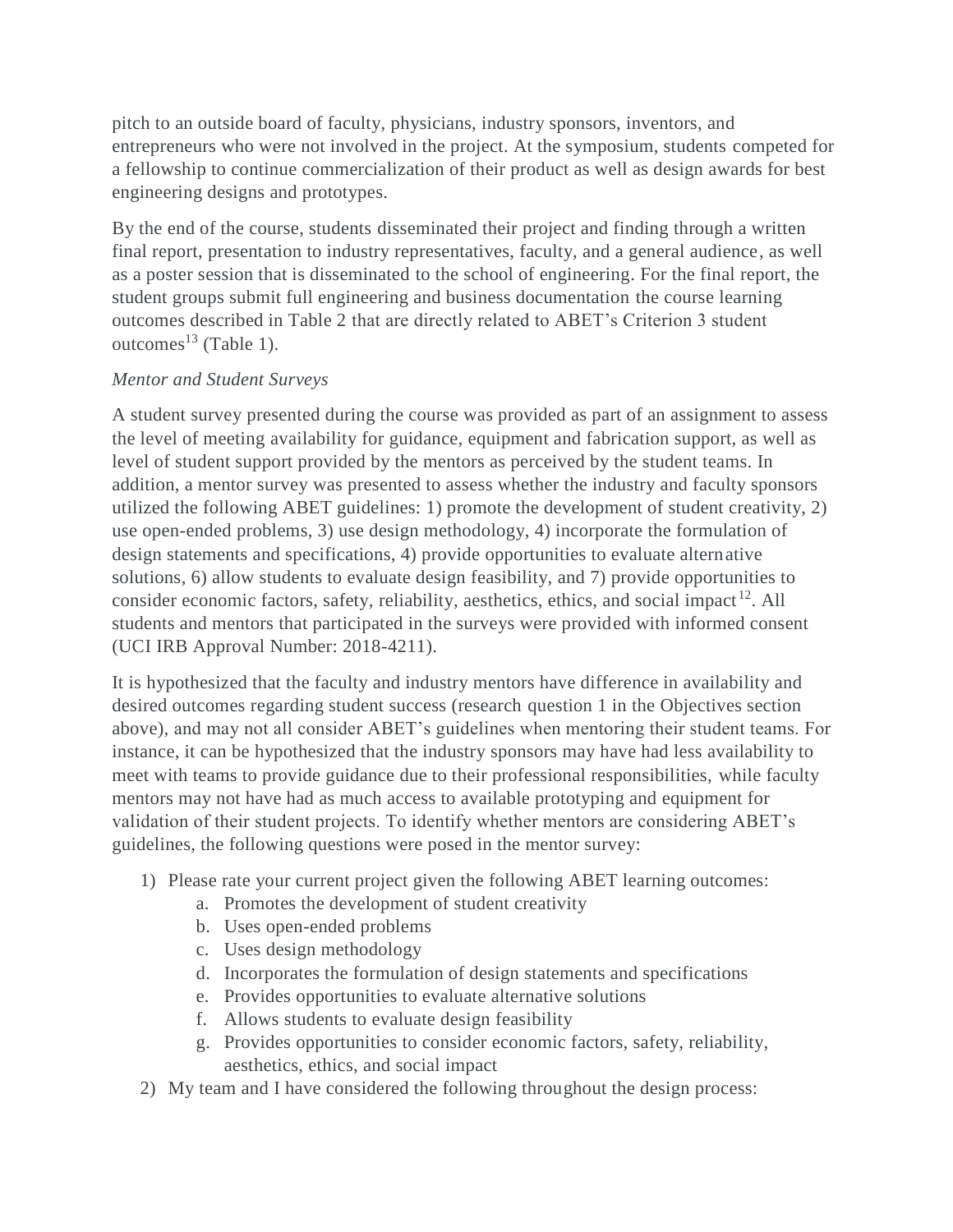- a. Principles of engineering
- b. Principles of science
- c. Principles of mathematics
- d. Public health design constraints
- e. Safety and welfare design constraints
- f. Global design constraints
- g. Social and cultural design constraints
- h. Environmental design constraints
- i. Economic design constraints
- j. Manufacturability design constraints
- k. Ergonomics design constraints
- l. Ethical design constraints
- m. Appropriate experimentation
- n. Appropriate engineering standards
- o. Appropriate FDA standards.

To elucidate mentorship guidance, availability, and assistance with student success in the capstone course, the following questions were posed in the student survey:

- 1) My mentor is a: faculty mentor or industry representative.
- 2) How frequency does your mentor meet with the team (weekly, bi-weekly, monthly, or infrequently)?
- 3) How well does your mentor provide adequate guidance on the direction of the project?
- 4) Is your mentor regularly available for guidance?
- 5) Does your mentor provide adequate equipment and fabrication support?
- 6) What positive, negative, or other comments do you have regarding your mentor and their guidance throughout the program thus far?

# *Qualitative and Quantitative Analyses*

Both qualitative and quantitative analyses was performed to assess the above research questions, and elucidate the challenges and advantages of industry sponsored versus faculty sponsored support of student teams. The quantitative statistical analyses were performed on the student survey to identify differences in survey responses for those with industry representative mentors and faculty mentors. Analyses were performed using the open source programming environment R and the stats package<sup>19</sup>, as well as the MatLab statistical processing toolbox (MathWorks, Natick, MA). Questions three through five of the student survey also utilized a 5-point Likert scale of strongly disagree, disagree, neither agree nor disagree, agree, or strongly agree to be able to perform quantitative analyses given their mentor type. Given the Likert of the student and mentor surveys, quantitative analysis of the surveys utilized a Wilcoxon rank sum test, as the distribution of responses had a Poisson distribution and thus cannot assume sample independence (see Figure 1 below in the Results section). The Wilcoxon rank sum test is a non-parametric method of the paired Student's ttest<sup>20</sup>. For the categorical responses, an independent samples t-test was utilized to compare student and mentor responses across faculty and industry mentors.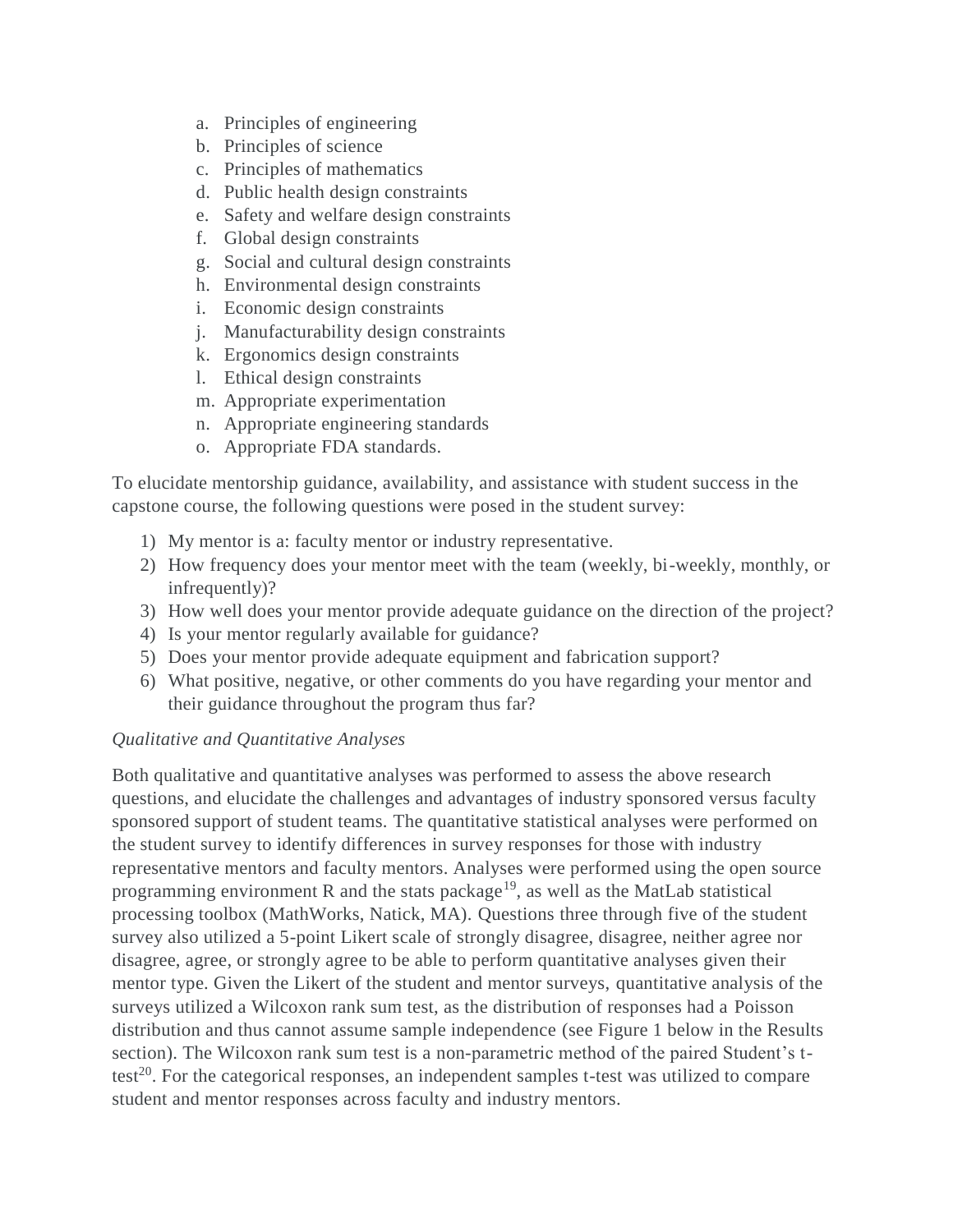For the mentor survey, question 2 used a 5-point Likert scale of never, little, somewhat, much, and a great deal, while question 3 utilized a categorical response of yes or no. These responses were compared across faculty and industry mentor responses using the Wilcoxon rank sum test, as described above. Finally, qualitative analyses was performed using question 5 of the student survey where students were asked to provide additional positive and negative comments regarding their mentor's guidance thus far in the senior capstone program.

# Results:

# *Student Survey Results*

It was found that 61.4% of the 145 students who took the class completed the student survey  $(N = 89)$ . The demographic data of the course is presented in Table 3 below, as students who responded to the survey were not required to submit demographic information to maintain confidentiality and openness of their responses. It can be noted that the majority of students were either biomedical engineering or materials science engineering majors, as the senior design course was required for these majors. Of the survey respondents, 36 students had industry representatives as their mentors and 53 students had faculty mentors.

| <b>Number of Students: 145</b> |                   |                          |         |  |  |  |  |
|--------------------------------|-------------------|--------------------------|---------|--|--|--|--|
| Low Income                     |                   | 26%                      |         |  |  |  |  |
| <b>First Generation</b>        | 34%               |                          |         |  |  |  |  |
| International                  | 13%               |                          |         |  |  |  |  |
| Transfer                       | 26%               |                          |         |  |  |  |  |
| Major                          | <b>Biomedical</b> | <b>Materials Science</b> | Other   |  |  |  |  |
|                                | Engineering       | Engineering              |         |  |  |  |  |
|                                | 73%               | 24%                      | $2.8\%$ |  |  |  |  |

Table 3: Demographics of the study participants who complete the student online survey.

Prior to performing quantitative analyses, the student survey response distribution was analyzed to determine the appropriate statistical analysis method. As seen in Figure 1 below, the student survey responses had a Poisson distribution type; thus, the non-parametric Wilcoxon rank sum test was performed. This is due to the majority of students found that their mentors provided adequate meeting availability, guidance on direction, were regularly available for guidance, and provided adequate fabrication and support regardless of their mentor type.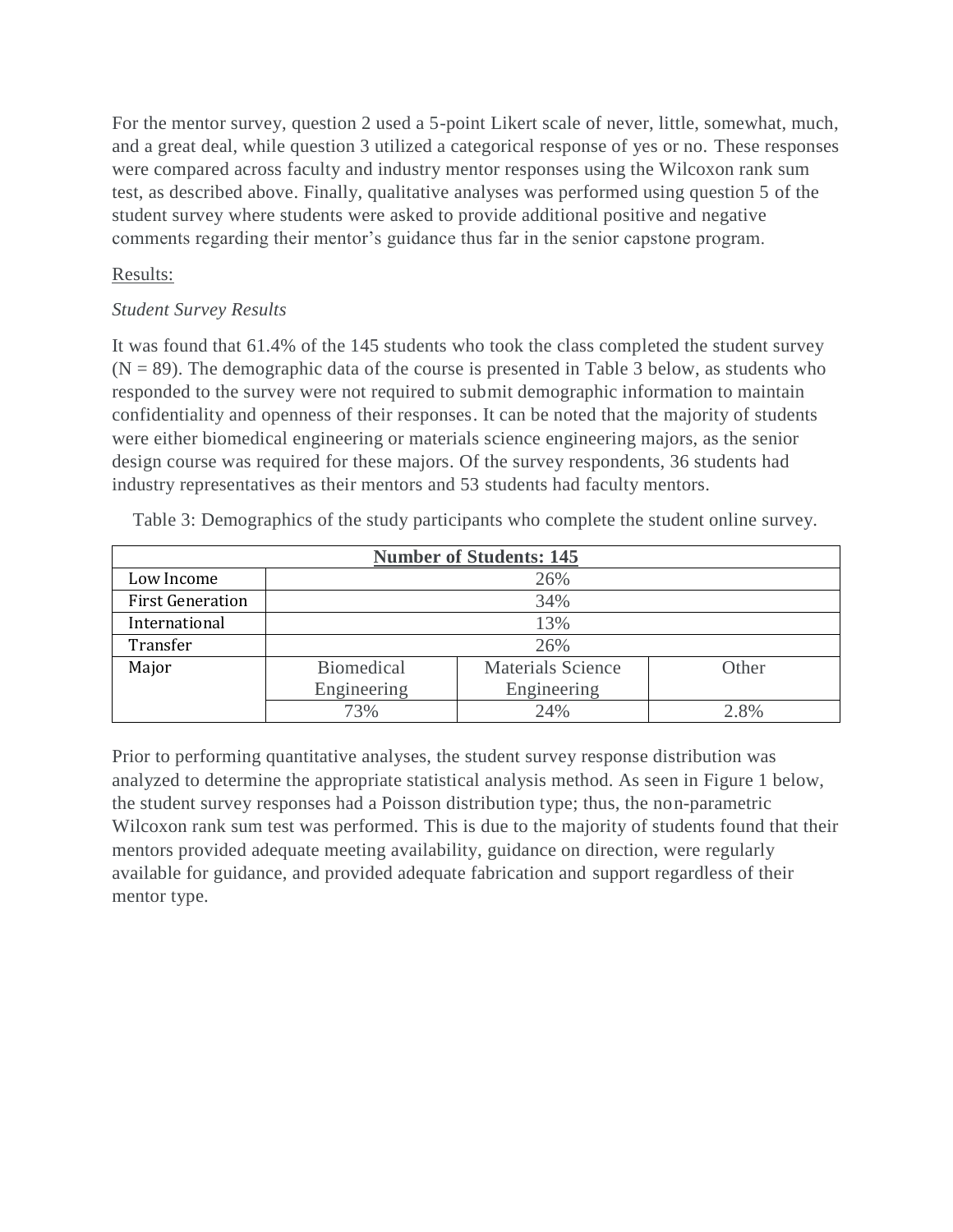



Using the Wilcoxon rank sum test, it was found that there was no significant different between student responses based on their mentor type (significance level: 0.05). This is expected, as the majority of students found that both types of mentors provided adequate meeting time, guidance on direction and availability for guidance, as well as fabrication and equipment support. However, as seen in Figure 1 above, it can be noted that based on the percentages student responses (normalized by the number of student responses per mentor type), more students found that faculty mentors met with their student team more regularly than those students who had industry mentors. In addition, a higher percentage of students who had faculty mentors as their sponsors believed that their mentors provided adequate guidance on the direction of the project and were more available for guidance. Conversely, those groups who had an industry representative as their mentor, a higher percentage of believed that their mentor did not provide an adequate level of availability or direction for guidance on their capstone project. Finally, student groups with faculty mentors also felt that they had a stronger level of support in regards of equipment and fabrication resources than those groups who had an industry mentor (Figure 1).

After qualitatively assessing the student survey results, the majority of comments from the student responses were positive regardless of the mentor type. For instance, positive comments from those with industry mentors are included in Table 4 below. The positive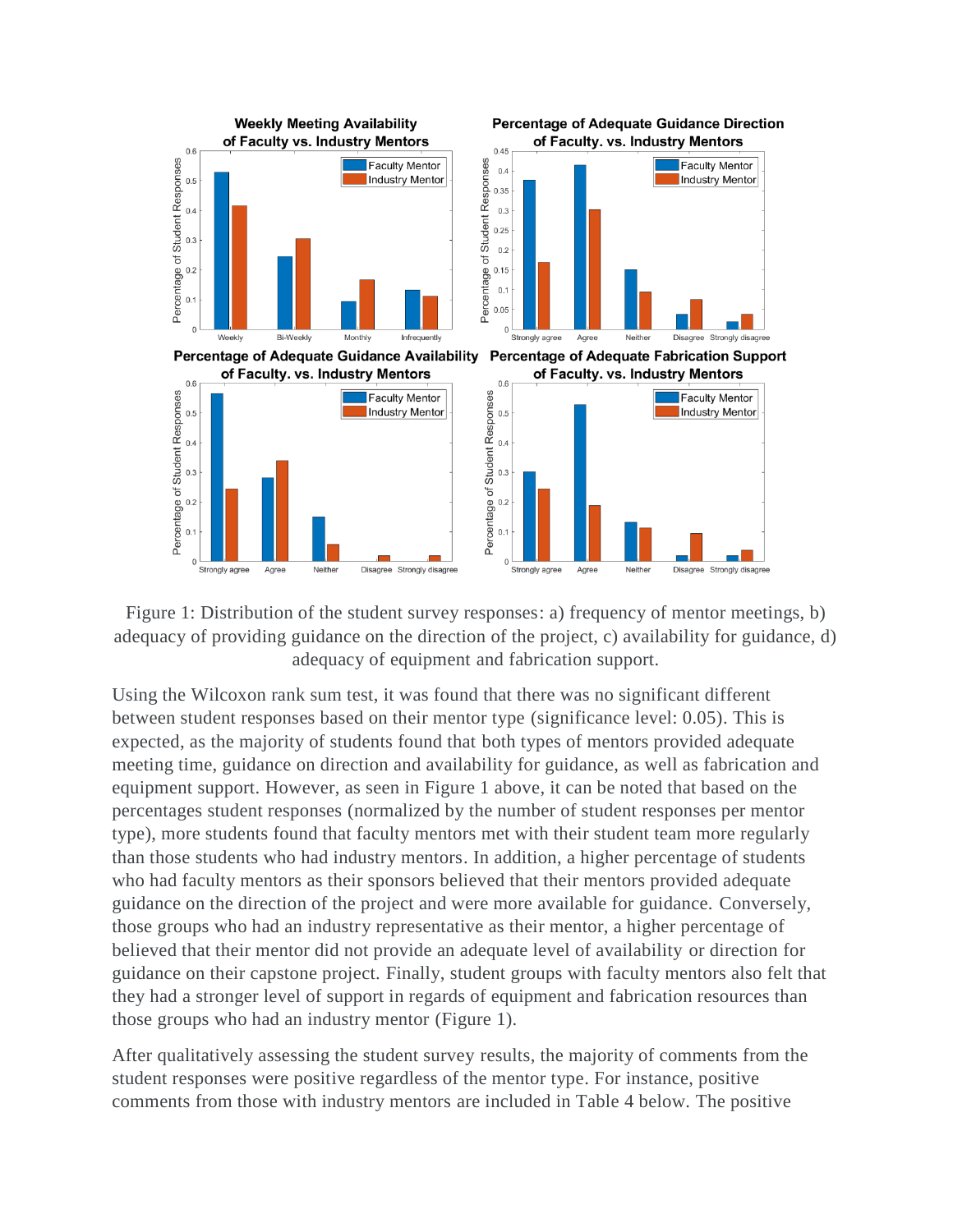comments from those with faculty mentors also highlights the adequate level of guidance for student teams (Table 4). In addition, many positive comments were made regarding the availability for consistent meetings for feedback and additional resources. However, some students mentioned that although that their industry mentor provided adequate guidance, they had limited availability for feedback or provided unclear milestones (Table 4).

Table 4: Positive and negative comments from the student survey results of the industry and .

# **Industry Mentor Positive Comments:**

*XXXX has been an invaluable resource and mentor helping guide young engineers to the correct ways to develop medical devices based on extensive research-based clinical needs. He asks hard questions, not to belittle us, but to empower us to better understand and question the status quo. You cannot pay for the quality one on one time we have received and are extremely grateful for the opportunity to work with him.*

*XXXX provide guidance regarding the project as well as their experience in the professional engineering world. Both are invaluable to our team's growth as engineers.*

**Faculty Mentor Positive Comments:**

*Our engineering mentor is great at communicating with the team and making suggestions to fixing problems we run into. She also provides us with additional sources that could be helpful in the prototyping process.*

*XXX has been guiding us perfectly so far. She has helped us both communicate and organize effectively. Our mentor meetings are scheduled for once a week and are quite constructive/*

**Industry Mentor Negative Comments:**

*The only issue is we have not had regular meetings with them and thus there is a large gap in communication between our team and the mentors.*

*XXXX is very well-versed in the neurovascular space, and provides us with excellent feedback on our design conceptions. However, I feel that we were not given clear direction on the scope and ask of the project.*

# *Mentor Survey Results*

For the mentor surveys, 64.3% of the 28 mentors completed the mentor survey ( $N = 9$ ) industry mentors, and  $N = 9$  faculty mentors). Similar to the distributions of the responses to the Likert questions in the student surveys, the mentor survey responses also had a Poisson distribution, as the majority of mentors believed that their project met most of the ABET learning outcomes "a great deal" (see the Qualitative and Quantitative Analyses in the Methods section above). After performing the Wilcoxon rank sum test, it was found that there was no statistical differences between mentor responses and their consideration of ABET learning outcomes throughout the capstone course. However, as seen in Figure 2 below, it can be noted that one faculty mentor reported that their project did not use open-ended problems. Furthermore, four industry mentors reported that their project either did not use open-ended problems, incorporate the formulation of design statements and specifications, provide opportunities to evaluate alternative solutions, or provide opportunities to consider economic factors, safety, reliability, aesthetics, ethics, and social impact. Although not statistically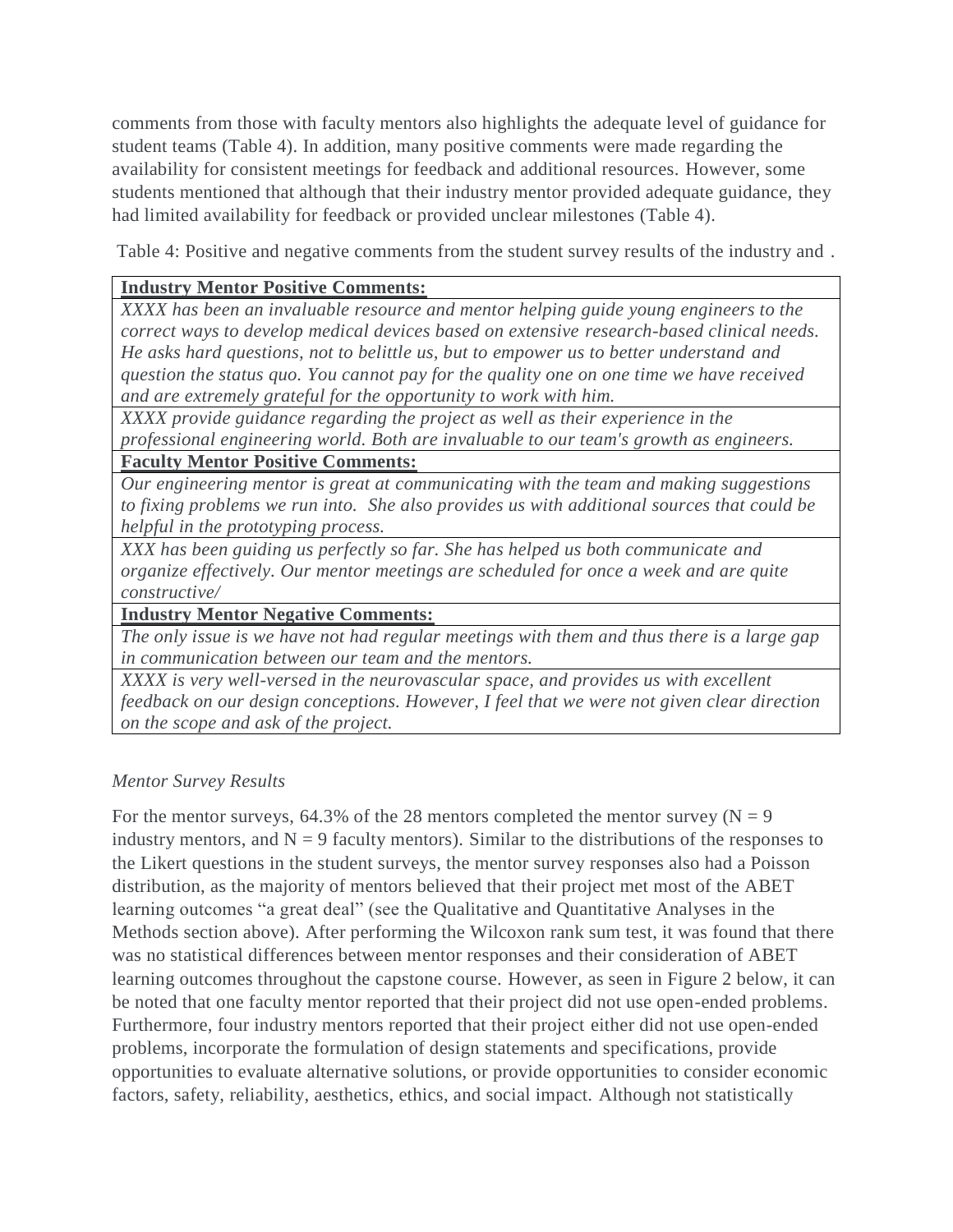significant when compared to the responses by faculty mentors, it is concerning as these learning outcomes of are particular importance for engineering capstone course projects.

In addition to analyzing the level of ABET learning outcomes across mentors (Figure 2), the considerations of engineering, math, and science principles, various design constraints, appropriate experimentation, and appropriate standards were also analyzed using categorical responses (Figure 3). It was found that even though there was no statistical significant difference across faculty and mentor responses ( $p < 0.05$ ), more industry mentors ( $> 3$  mentor responses) reported that they did not consider: 1) global design constraints, 2) social and cultural design constraints, 3) environmental design constraints, and 4) ethical design constraints. These constraints are not always considered in a medical device design, particularly depending on the specific application of the device or problem. Conversely, although industry mentors reported that they did not consider these constraints in their project, the majority of faculty mentors did consider them, as only three faculty mentors stated that they did not consider global design constraints, social and cultural design constraints, and ergonomics design constraints.



Figure 2: Comparison of faculty and industry mentor responses to rating their project to current ABET learning outcomes.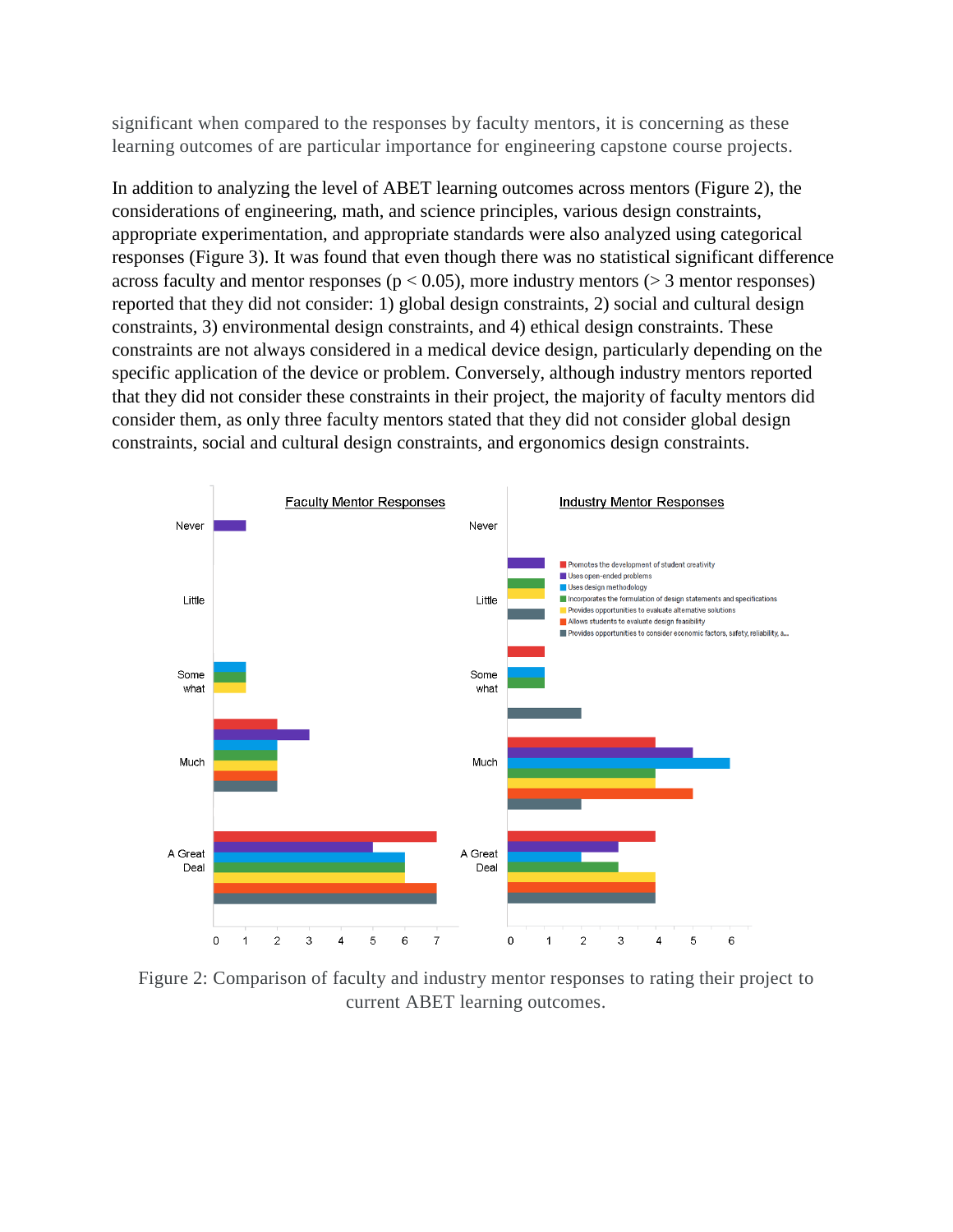

Figure 3: Comparison of mentor responses to consider various principles, design constraints, ethics, experimentation, and standards.

### Discussion:

It can be seen from the student survey results that both faculty and industry mentors provided adequate levels of support in terms of meeting availability, guidance on direction, availability for guidance, and adequate fabrication and support (Figure 1). This suggests that industry mentors are adequate mentors in providing direction and guidance on a project despite their ongoing company responsibilities. However, a higher percentage of students with industry mentors believed that they did not receive adequate meeting availability and specific guidance on their project throughout the course. This may be due to their physical location and outside work requirements, resulting in less frequent meetings and a lower level of guidance. Despite these findings, these positive results suggest that industry mentors can provide similar levels of support, resources, and collaborations that can lead to successful projects. The "success" of the project was defined as using the appropriate engineering steps to develop and validate a physical prototype with proper written and oral dissemination, as described by the course learning outcomes in Table 2.

Concerning meeting appropriate ABET guidelines<sup>12</sup>, it was found from the mentor survey results that faculty mentors utilized more open-ended problems to define their project than industry mentors (Figure 2). This is an important finding, as it suggests that industry mentors should be advised to incorporate more open-ended problems in their project definitions for students to be able to understand how to use engineering design and knowledge to solve problems that may not have a "correct" solution. This is a critical aspect of their senior capstone course, as ABET's emphasizes an open-ended course that culminates in using students' knowledge from their other courses<sup>8</sup>. Furthermore, it was found that several industry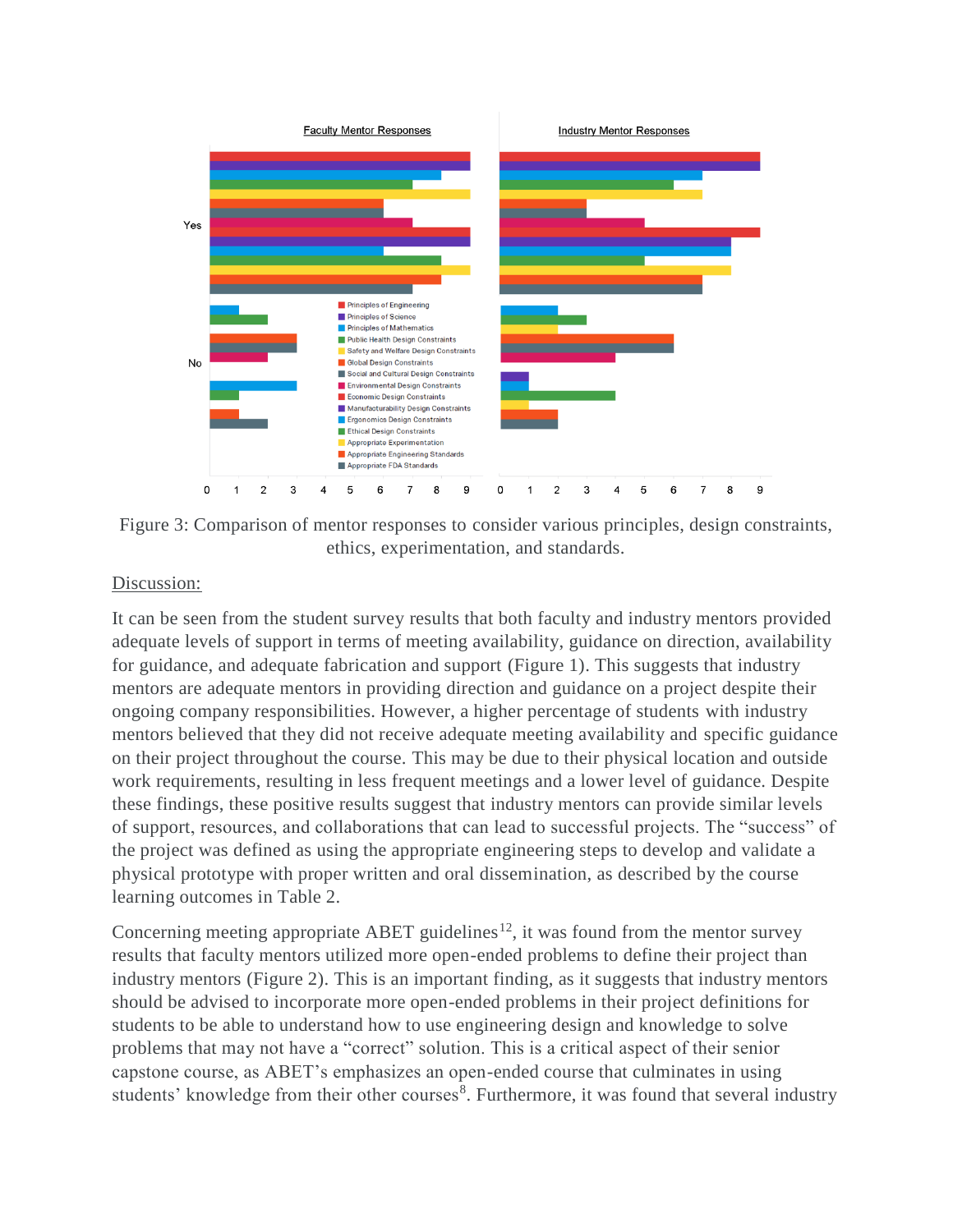mentors did not consider incorporation of design statements and specifications, provide opportunities to consider other factors of design constraints beyond engineering design constraints (e.g. economic factors, safety, reliability, aesthetics, ethics, or social impact), or opportunities to evaluate alternative solutions (Figure 3). These ABET learning outcomes are important as students enter the workforce, as they are not typically learned during other coursework. It is recommended that industry mentored projects should be designed to allow for more open-ended problems that incorporate design constraints beyond engineering constraints. Projects that incorporate a wide variety of constraints using broader applications will allow students to explore alternative solutions that meet a wider market potential.

#### Conclusion:

It was found from the student surveys and performances of the student projects that both industry and faculty mentors provided adequate availability for guidance, and fabrication and support throughout the project. However, meeting availability and guidance of direction on their project was lower in students with industry mentors compared to faculty mentors, suggesting that the instructional team should more regularly encourage consistent meetings and clear direction during the project. Furthermore, the instructional team of capstone courses should help further design industry mentored projects to include more open-ended problems and incorporate broader design constraints, as these ABET requirements were not as well met in industry mentored project compared to faculty mentored projects. Despite these findings, the industry sponsored projects and mentors provided adequate guidance and preparation of sills for engineering students in the capstone course.

#### Acknowledgements:

We would like to thank the Division of Teaching Excellence and Innovation assisting with IRB approval, and Dr. Kameryn Denaro at the Teaching and Learning Research Center at UCI for her assistance with data collection. We would also like to thank the Department of Biomedical Engineering for their ongoing support. We would like to thank the Economic Development Agency (EDA) of the US Department of Commerce (ED15HDQ0200008), and the UCI Innovation and Entrepreneurship Legislative Initiative (AB2664).

#### References:

[1] C.L. Dym, A.M. Agogino, O. Eris, D.D. Frey, and L.J. Leifer. "Engineering design thinking, teaching, and learning." *IEEE Engineering Management Review,* vol. 34(1), pp. 65-92, 2006.

[2] A.J. Dutson, R.H. Todd, S.P. Magleby, and C.D. Sorensen. "A review of literature on teaching engineering design through project-oriented capstone courses." *Journal of Engineering Education*, vol. 86(1), pp. 17-28, 1997.